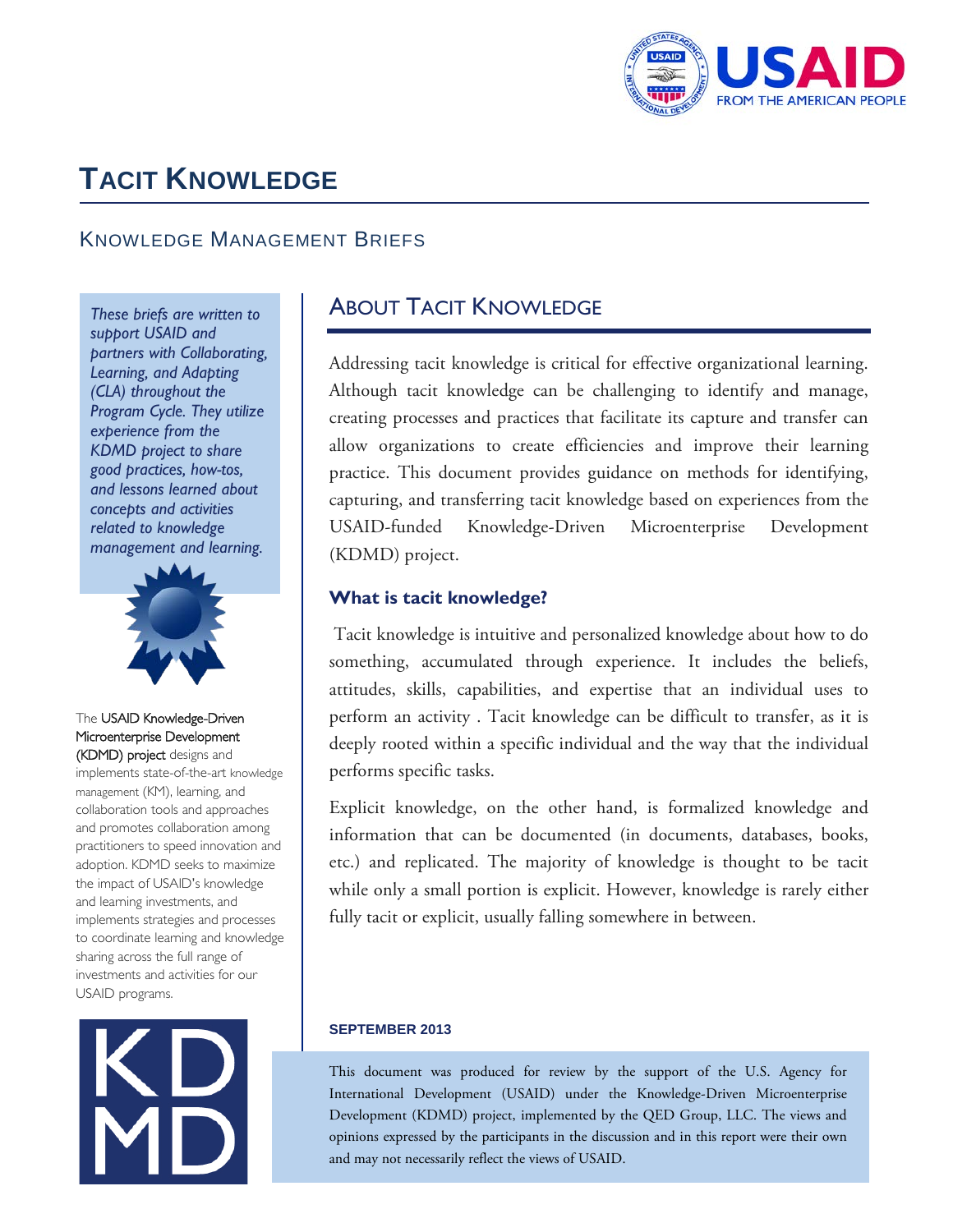# HOW-TOS

## **Identifying Tacit Knowledge**

 What would someone new to the activity need to First, determine what types of knowledge or skill sets are most critical for your project or activity. be able to do? Consider the following questions to help identify critical tacit knowledge<sup>1</sup>:

- What knowledge and skills are essential for your project or activity to operate successfully?
- Are any of the knowledge and skills at risk of being lost if key personnel stop performing the activity?
- • If so, how would you prioritize these knowledge and skills?
- • Who knows how to do this activity? Who are the experts? Who would you ideally like to clone in this area of expertise?
- • Who needs to know how to do this activity?

# **Capturing Tacit Knowledge**

 Once you have determined the type of tacit knowledge you would like to document and who can provide it, consider interviewing those who possess the tacit knowledge. Some questions to ask include:

- What are the steps that you go through to complete your task/activity? Why does each step matter?
- What are the most common mistakes you or others have made?
- Who do you have to talk to in order to complete the task/activity?
- How do you know when you're over your head?
- How do you know when to ask for help? What's the appropriate way to ask for help?
- What are the rules and which ones can you ignore?
- How do you know if the task/activity is completed and if it has been completed satisfactorily?

The following tools, activities, and practices can also facilitate knowledge capture:

 documentation of the discussion. After Action improvement among staff. For more information [Knowledge Management Brief](http://usaidlearninglab.org/library/after-action-review-aar-guidance-0) in USAID's After Action Reviews (AARs) are assessments conducted after a project or activity that allow team members to discuss what they learned, review successes and challenges, and identify action items to improve the next iteration of the activity. During an AAR, a facilitator typically shapes and guides the discussion while a designated note taker ensures detailed Reviews help promote continuous learning and on After Action Reviews, please read the [AAR](http://usaidlearninglab.org/library/after-action-review-aar-guidance-0)  Learning Lab library.

<sup>&</sup>lt;sup>1</sup> Trautman, Steve. "Knowledge Transfer: Preserving Your Secret Sauce.[" www.stevetrautman.com.](http://www.stevetrautman.com/) October 2011.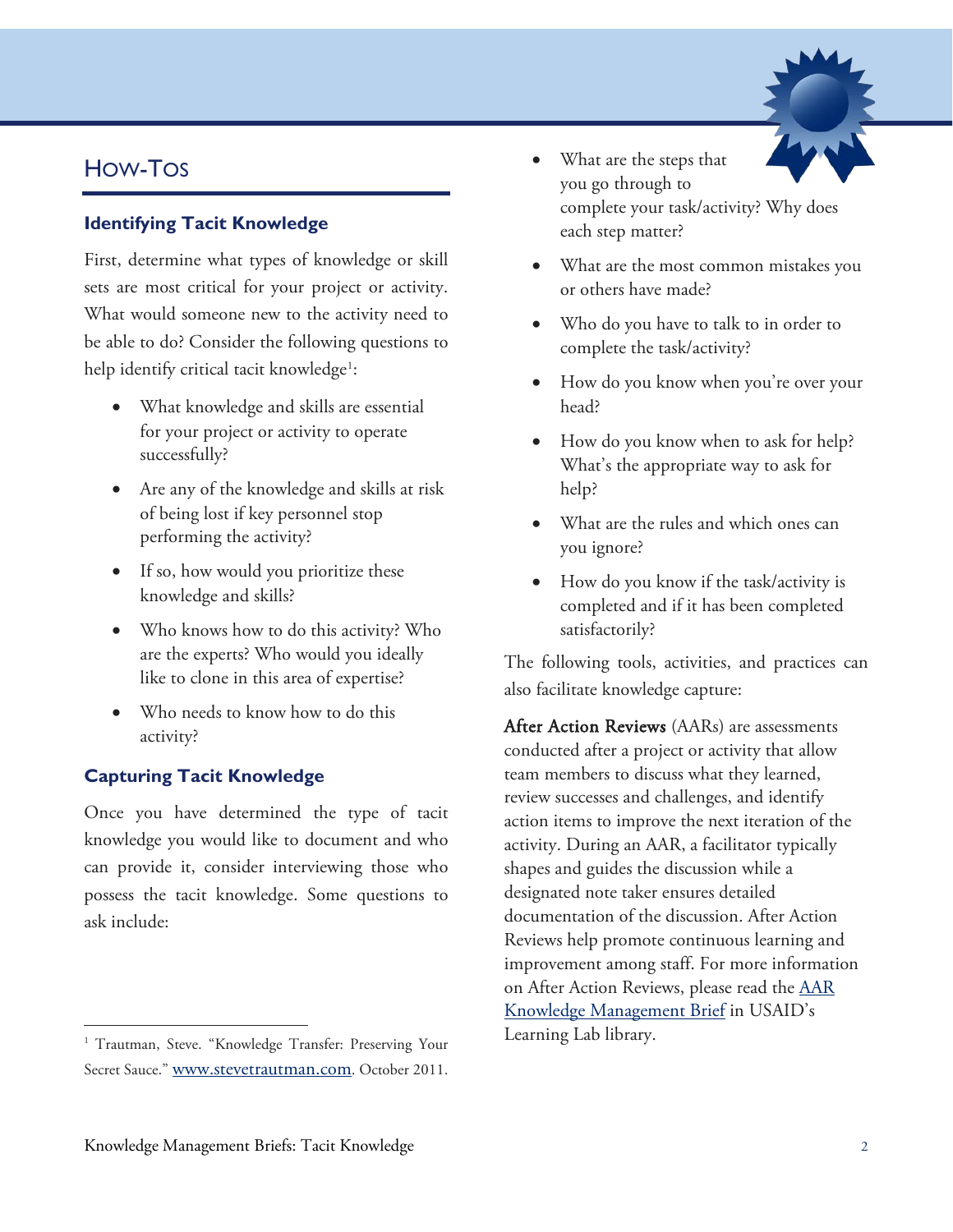

# **The KDMD Wiki**

Hosted by Wikispaces, KDMD used its wiki to capture and share the project's approach to knowledge management and accumulated experience. The KDMD wiki:

- Served as the project's informal knowledge base
- Documented and identified best practices for the project
- Fostered collaborative and effective work across individuals, teams, and activities
- Enabled KDMD to continuously improve products, services, and processes

 were tagged with key terms to help templates are available for the creation KDMD's wiki was structured according to the four key areas in the knowledge cycle – knowledge generation, knowledge capture, knowledge sharing, and knowledge application. All pages navigation between pages. Key documents and resources were uploaded to the wiki and several of new pages to standardize information across the site.

 KDMD team members were contribute to the wiki. Top contributors were rewarded with encouraged by project managers to formal recognition and small incentives during monthly, project-wide meetings.

### Exit interviews or staff

"downloads" help capture an

 organization or project. Consider utilizing the The format of exit interviews can range from individual's tacit knowledge before they leave an questions listed above during an exit interview. informal discussions to video interviews. Documentation may take the form of meeting notes to more formal handover documents. Allow deviations from set interview questions during an exit interview since these conversations are often the ones that result in unexpected but valuable information and feedback.

 Many wikis can be set as private to protect internal learning and information, and they can Wikis are websites that allow members to collaboratively add, modify, or delete content. be housed on community websites or intranets. Many companies provide both free and paid subscriptions to online wikis including [Wikispaces,](http://www.wikispaces.com/) [Docuwiki,](https://www.dokuwiki.org/dokuwiki) [Twiki,](http://twiki.org/) and [Wikkawiki](http://wikkawiki.org/HomePage).

#### **Transferring Tacit Knowledge**

These tools and activities can help facilitate knowledge transfer:

**Mentoring** can be an effective method of transferring tacit knowledge from one team measured by the number of people each mid-tomember to another. Mentoring can be as formal or informal as desired, but expectations should be discussed between both parties prior to the start of the activity. Shadowing is one approach to mentoring that allows one staff member to observe how another staff member implements an activity from beginning to end. USAID has shown its commitment to mentoring by making it one of the USAID Forward progress indicators senior level manager actively mentors.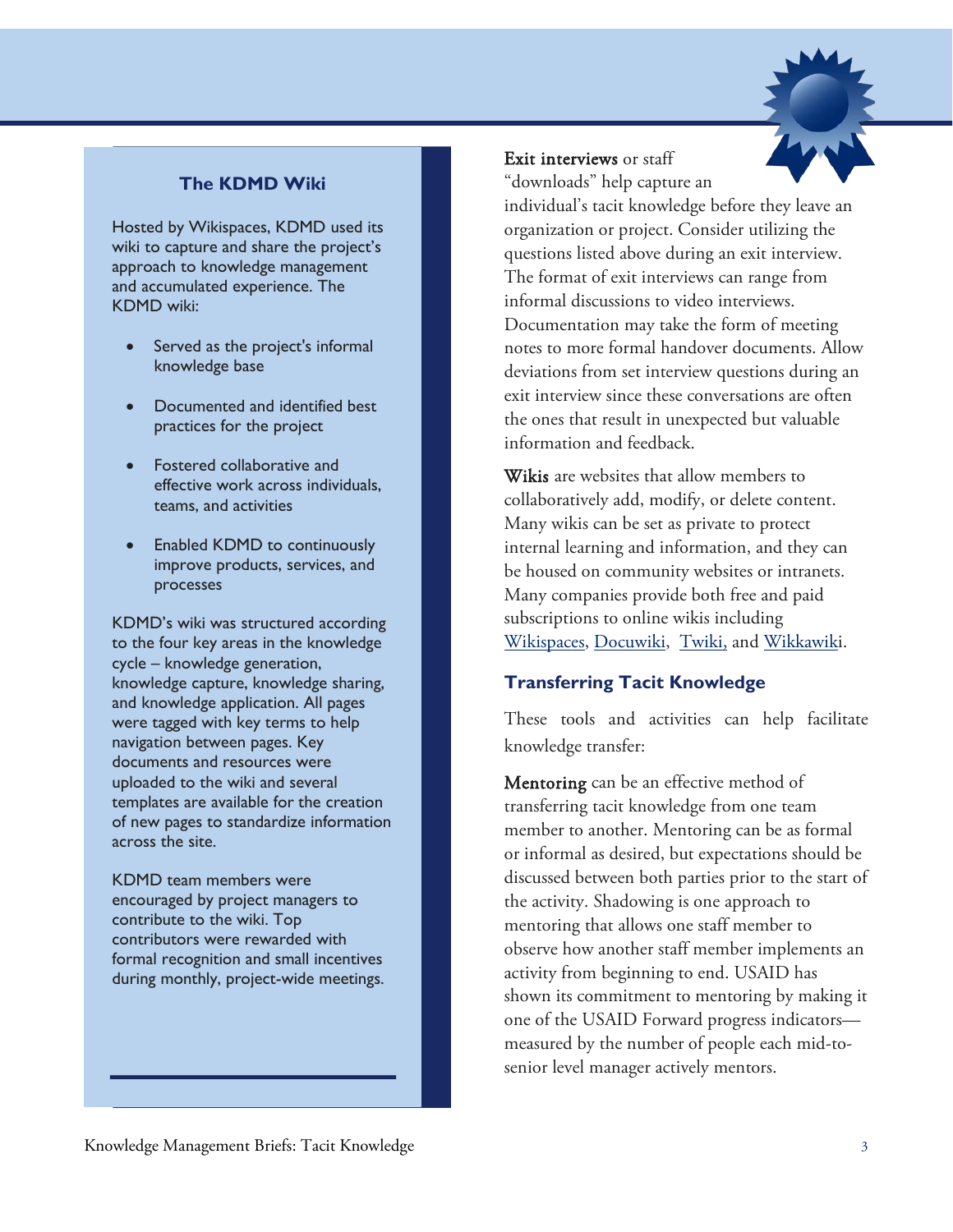

 Peer-to-peer learning (which can include learning networks, communities of practice, and working groups) is a way for individuals with a common interest to come together to share knowledge, learning, and experiences in a particular topic area.

• Learning networks are small, structured, time-bound groups, focused on a specific learning outcome or deliverable. Facilitation among the learning network members as well as creation of a learning agenda and deliverables is recommended to ensure maximum knowledge exchange and capture. For more information on learning networks, please visit the Learning Networks Resource Center on USAID's Learning Lab at

[http://usaidlearninglab.or](http://usaidlearninglab.org/learning-networks)  [g/learning-networks.](http://usaidlearninglab.org/learning-networks)

- focus will depend on the groups' interests. Communities of practice are often manage and facilitate the network's Communities of practice are larger groups of individuals interested in a specific topic or technical area. Their structure and comprised of "core members," who activities as well as an "outer circle" of individuals, who contribute occasionally.
- communities of practice but are usually upon deliverable within a specified time. Working groups are similar to smaller and formed to produce an agreed-

#### **The GROOVE Market Facilitation Mentoring Program**

 Program (MFMP) was developed and piloted by the GROOVE Learning Network, a International and Practical Action. Designed facilitators and manage sustainable, pro-poor within their organizations. Below are a few of mentor/mentee programs: The GROOVE Market Facilitation Mentoring USAID-funded learning network comprised of CARE, CHF International, Conservation to increase staff capacity to act as market value chain development initiatives, this program provided structured mentoring guidance to emerging market facilitators the lessons learned from formal

Obtain executive buy-in with a project or organization

- Coordinate quarterly reviews with mentors/mentees to share good practices and challenges
- Monitor and evaluate the program's overall performance and share data with key stakeholders
- Match mentors and mentees carefully, looking at the knowledge and information the parties are interested in sharing, their motivations, and the resources required.

 Facilitation Mentoring Program, please visit overview To learn more about the GROOVE Market [http://microlinks.kdid.org/library/groove](http://microlinks.kdid.org/library/groove-market-facilitation-mentoring-program-overview)[market-facilitation-mentoring-program](http://microlinks.kdid.org/library/groove-market-facilitation-mentoring-program-overview)[overview](http://microlinks.kdid.org/library/groove-market-facilitation-mentoring-program-overview) Knowledge Management Briefs: Tacit Knowledge 4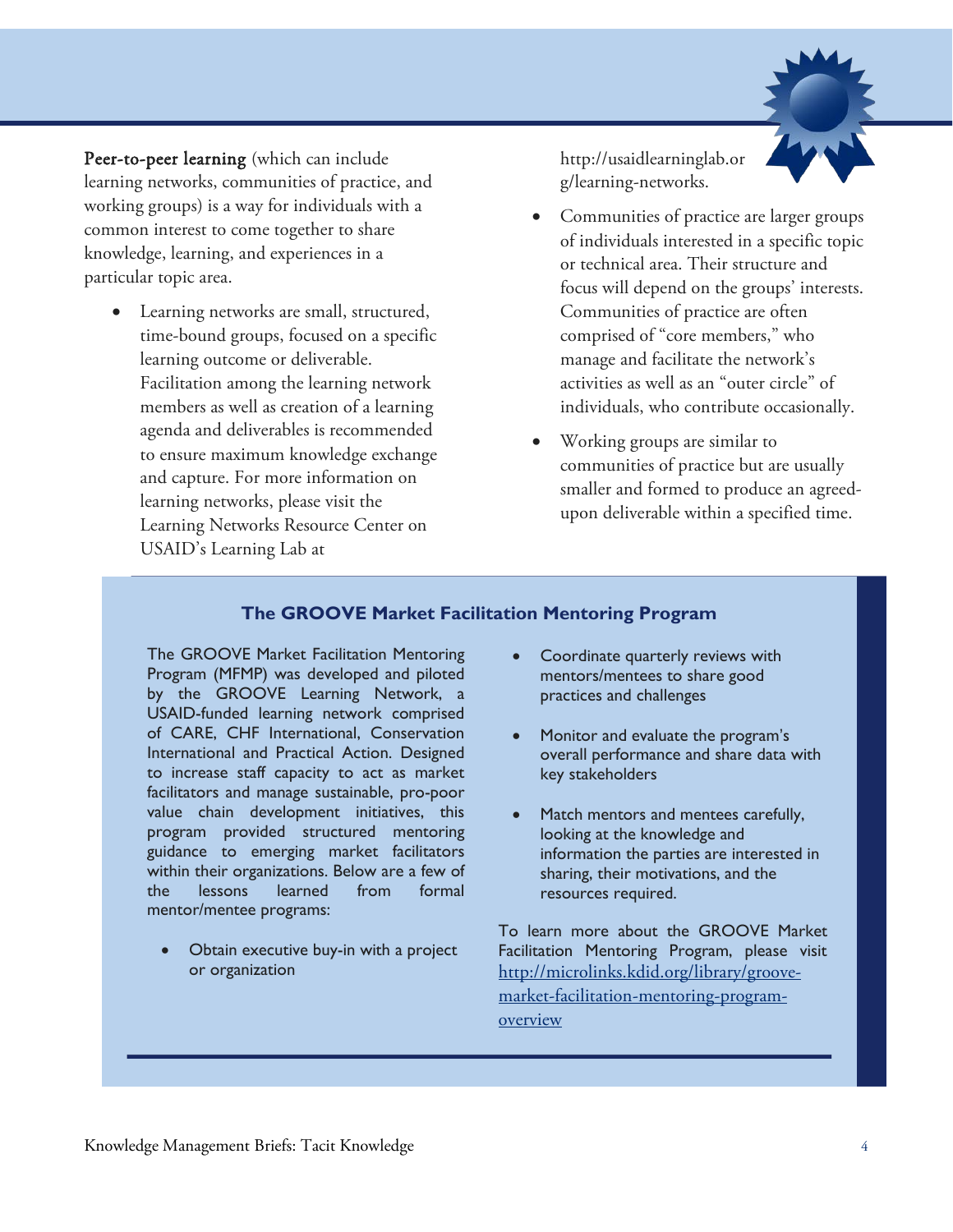

Spatial arrangements can play an influential role in facilitating the transfer of tacit knowledge. Designating communal work spaces physically encourage team members to interact and share experiences. This should, of course, be balanced with available private spaces for individualized work and more formal meetings.

# **KDMD's "Q" Zone**

 collaborate easily and provide each other and innovative thinking. Five team members of the KDMD Communications Portfolio sat close together in open cubicles in what was named the "Q Zone" (after the "Q" in QED Group). This spatial arrangement encouraged spontaneous and immediate interaction and allowed the team to with quick feedback. This ongoing dialogue helped promote sharing as well as creative

# LESSONS LEARNED.

The KDMD project found that a number of principles facilitate the capture and transfer of tacit knowledge. These include:

- $\checkmark$  Adaptability and creativity: Tacit knowledge is based on experience which typically requires trial and error. Allow individuals the chance to explore different approaches and tools to determine the best ways that they learn and share knowledge.
- $\checkmark$  Team dynamics: A strong, close, and open team is invaluable to tacit knowledge sharing. Trust in team members and respect for their work creates an environment of

open collaboration and learning. Consider investing time and resources into team building activities if possible.

- $\checkmark$  Incentives: Make knowledge sharing a part of everyone's job by including it in job descriptions and rewarding positive behavior. Incentives can range from the informal (an acknowledgement in a meeting) to more formal (a certificate or plaque), but all reinforce the idea that sharing knowledge is beneficial for the individual, the project, and the organization.
- $\checkmark$  Q&A: One of the best ways to learn how This can be done informally (in the hallway) someone does something is to ask them. or formally (through a mentor/mentee program). Allowing the time and space to ask questions not only helps the person asking the questions but also those who provide the answers by prompting them to think through their response.
- and project staff should be open to sharing  $\checkmark$  Openness to discussing failure: Just as it is important to document success, it is also important to acknowledge and document challenges. To encourage the capture and transfer of tacit knowledge, an organization both sides of the coin.

The adage 'we don't know what we don't know' is especially true when it comes to tacit knowledge. By creating supportive environments and employing some of the tools and processes described above, organizations will improve their learning practice and encourage the exchange of this valuable, but often overlooked, knowledge.